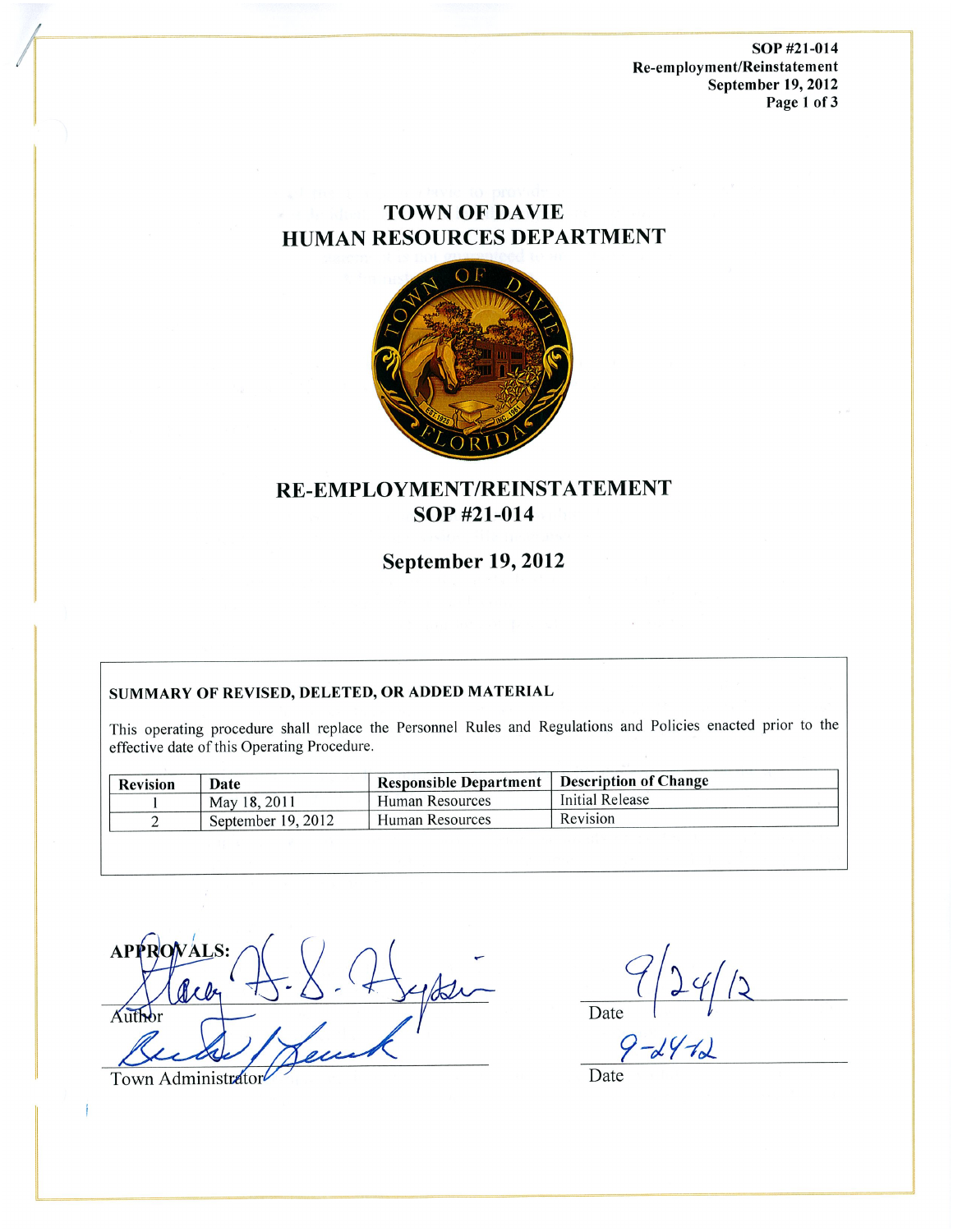## **1-1. POLICY.**

It is the policy of the Town of Davie to provide guidelines for the re-employment or reinstatement of individuals who have left the employment of the Town of Davie.

Re-employment/reinstatement is not guaranteed to any individual. It is granted at the sole discretion of the Town Administrator or designee.

## **1-2. SCOPE.**

This operating procedure applies to all employees of the Town of Davie (Town) in the Regular Service, as well as all Executive, and Part-Time employees.

## **1-3. PROCEDURE.**

- **a.** Re-employment
	- **1.** If the re-employment of an individual occurs within 30 days, there shall be no lapse in benefits (e.g. medical, dental, vision, life insurance, etc.).
	- **2.** If the reinstatement occurs on the thirty-first  $(31<sup>st</sup>)$  day or later, he or she will be required to be re-fingerprinted and complete all background checks as if a new employee, including drug testing and/or polygraph requirements if required for the position.
	- **3.** If an employee is re-employed within one (1) year, leave accrual rates will be reinstated, however, previous balances will not be restored. Benefits will commence the 1st of the month following thirty (30) days of re-employment.
	- **4.** Retirement vesting will continue in accordance with the provisions of the applicable Town of Davie retirement plan.
	- **5.** Employees who have received any pension payments or DROP payments and have separated from the Town of Davie for more than one year, shall not be eligible to return to a pension eligible position.
	- **6.** Reinstatement
		- (i) At the discretion of the Department Director, a dismissed employee may return to his/her original position if that position is still vacant. The employee's last performance evaluation must be satisfactory and he/she must apply for the position under the same guidelines as all other outside applicants.
		- (ii) If an employee is reinstated into their old position within one year of his/her employment end date, his or her rate of pay may be returned to the same level it